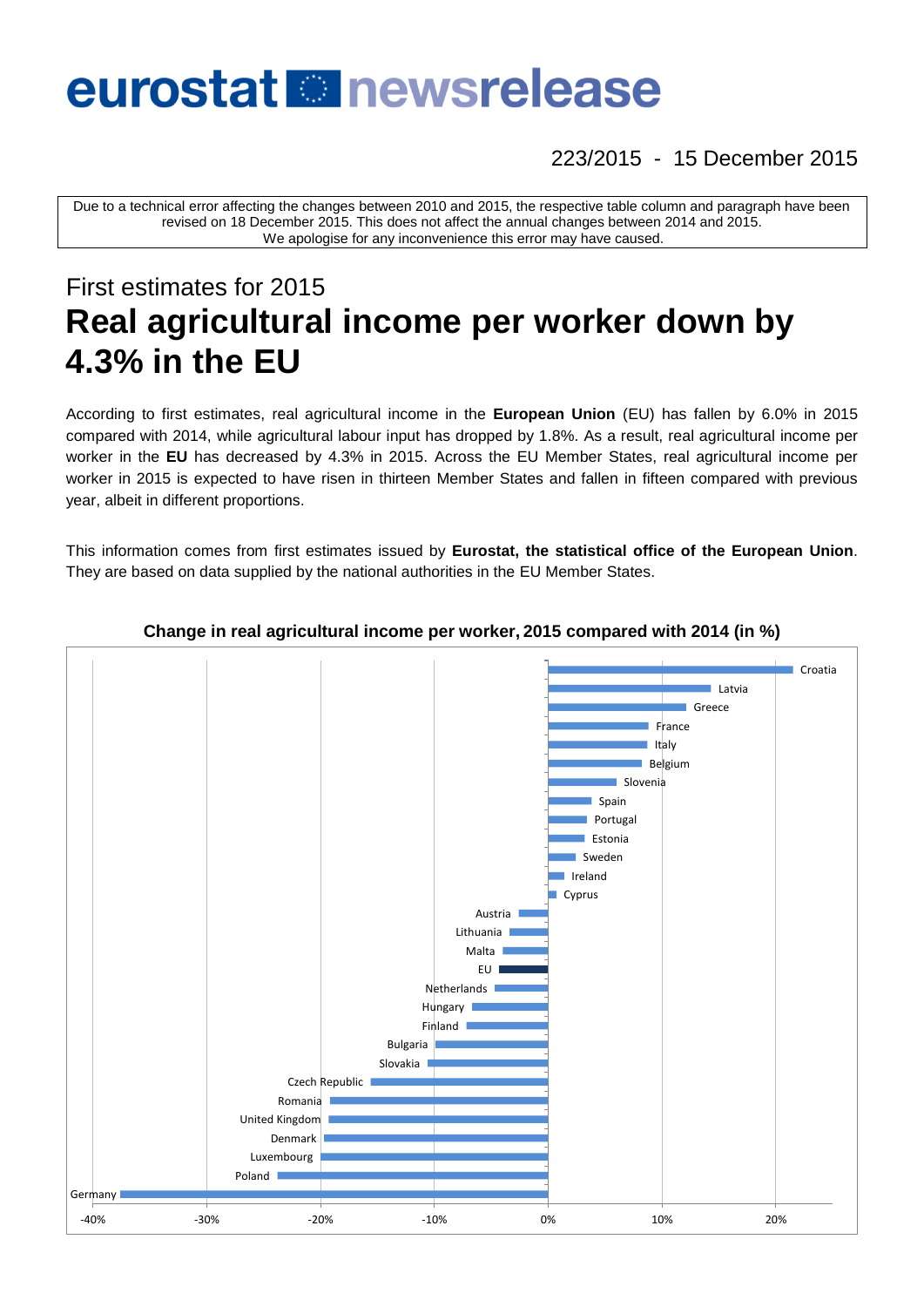# **Largest increase of real agricultural income per worker in Croatia, largest decline in Germany**

Compared with the previous year, the highest increases of the real agricultural income per worker are expected in **Croatia** (+21.5%), **Latvia** (+14.3%), **Greece** (+12.1%), **France** (+8.8%) and **Italy** (+8.7%), and the largest decreases in **Germany** (-37.6%), **Poland** (-23.8%), **Luxembourg** (-20.0%), **Denmark** (-19.7%), the **United Kingdom** (-19.3%) and **Romania** (-19.2%).

Between 2010 and 2015, **EU** real agricultural income per worker is estimated to have increased by 8.0%. Over this period, real agricultural income per worker has risen in fifteen Member States, notably in **Bulgaria**, **Hungary** and **Italy**, while falls were recorded in thirteen Member States, with the largest being registered in **Finland** and **Germany**.

|                       | Changes 2015/2014 (in %) | Changes 2015/2010 (in %) |
|-----------------------|--------------------------|--------------------------|
| <b>EU</b>             | $-4.3$                   | $+8.0$                   |
| <b>Belgium</b>        | $+8.2$                   | $-14.3$                  |
| <b>Bulgaria</b>       | $-9.9$                   | $+62.9$                  |
| <b>Czech Republic</b> | $-15.6$                  | $+32.2$                  |
| <b>Denmark</b>        | $-19.7$                  | $-8.9$                   |
| Germany               | $-37.6$                  | $-25.1$                  |
| Estonia               | $+3.2$                   | $+30.7$                  |
| Ireland               | $+1.4$                   | $+31.1$                  |
| Greece                | $+12.1$                  | $-0.7$                   |
| Spain                 | $+3.8$                   | $+12.7$                  |
| <b>France</b>         | $+8.8$                   | $+6.8$                   |
| Croatia               | $+21.5$                  | $-5.7$                   |
| Italy                 | $+8.7$                   | $+44.8$                  |
| <b>Cyprus</b>         | $+0.7$                   | $+11.1$                  |
| Latvia                | $+14.3$                  | $+12.7$                  |
| Lithuania             | $-3.4$                   | $+27.3$                  |
| Luxembourg            | $-20.0$                  | $-2.2$                   |
| Hungary               | $-6.7$                   | $+48.1$                  |
| <b>Malta</b>          | $-4.0$                   | $-16.9$                  |
| <b>Netherlands</b>    | $-4.7$                   | $-3.8$                   |
| <b>Austria</b>        | $-2.6$                   | $-11.9$                  |
| Poland                | $-23.8$                  | $-15.0$                  |
| Portugal              | $+3.4$                   | $+8.7$                   |
| Romania               | $-19.2$                  | $-1.9$                   |
| Slovenia              | $+6.0$                   | $+16.2$                  |
| <b>Slovakia</b>       | $-10.6$                  | $+28.2$                  |
| <b>Finland</b>        | $-7.2$                   | $-42.3$                  |
| Sweden                | $+2.4$                   | $+2.9$                   |
| <b>United Kingdom</b> | $-19.3$                  | $-5.2$                   |
| Iceland               | $+5.8$                   | t,                       |
| Norway                | $+1.9$                   | Ì,                       |
| Switzerland           | $-4.8$                   | t,                       |

# **Changes in real agricultural income per worker in 2015**

: Data not available

The source dataset can be foun[d here.](http://appsso.eurostat.ec.europa.eu/nui/show.do?query=BOOKMARK_DS-092704_QID_64E7CA07_UID_-3F171EB0&layout=TIME,C,X,0;UNIT,L,X,1;GEO,L,Y,0;ITM_NEWA,L,Z,0;INDICATORS,C,Z,1;&zSelection=DS-092704INDICATORS,OBS_FLAG;DS-092704ITM_NEWA,IND_A_EURO;&rankName1=INDICATORS_1_2_-1_2&rankName2=ITM-NEWA_1_2_-1_2&rankName3=TIME_1_0_0_0&rankName4=UNIT_1_2_1_0&rankName5=GEO_1_2_0_1&sortC=ASC_-1_FIRST&rStp=&cStp=&rDCh=&cDCh=&rDM=true&cDM=true&footnes=false&empty=false&wai=false&time_mode=ROLLING&time_most_recent=true&lang=EN&cfo=%23%23%23%2C%23%23%23.%23%23%23)